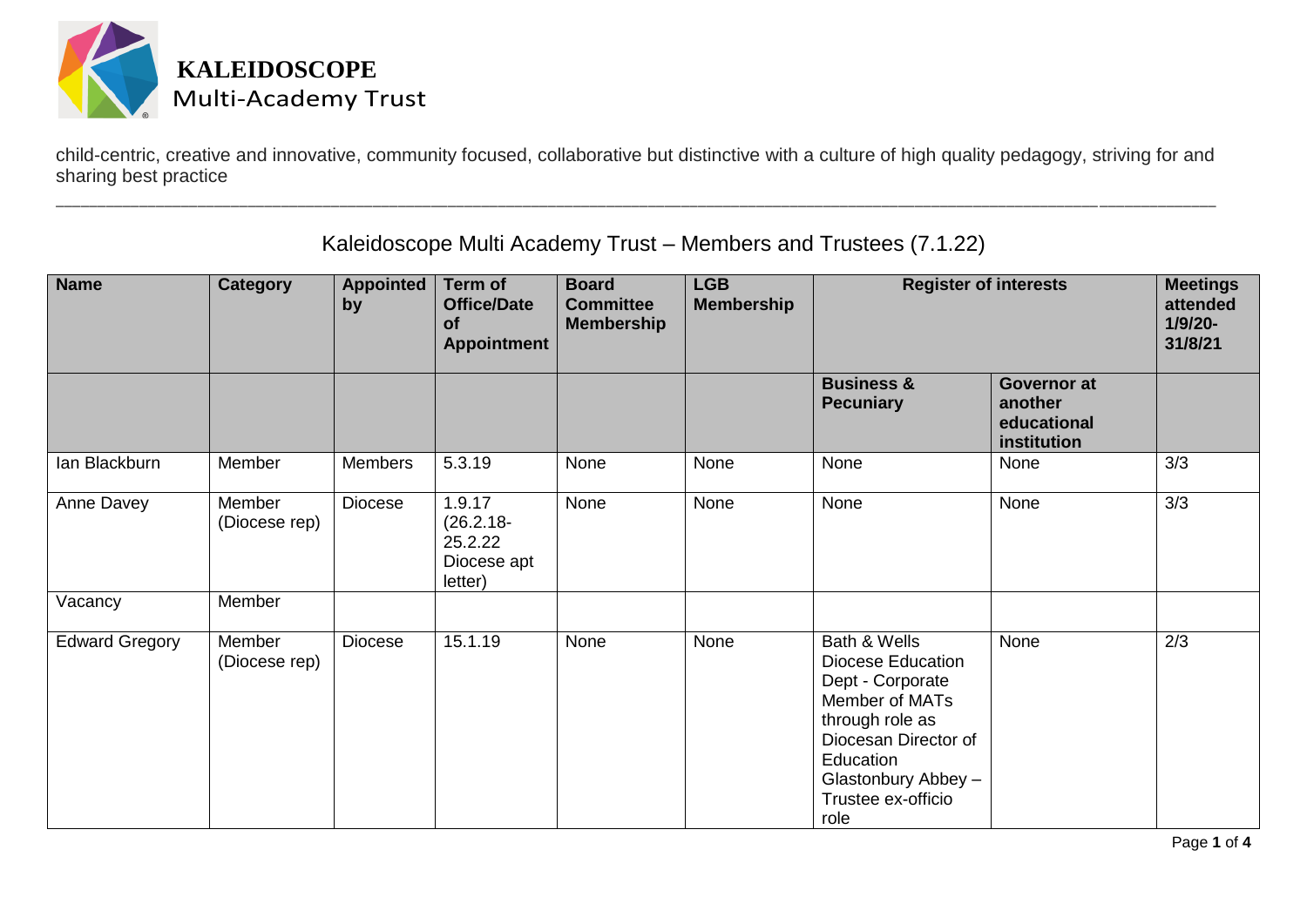| <b>Name</b>          | <b>Category</b>                                        | <b>Appointed</b><br>by | Term of<br><b>Office/Date</b><br><b>of</b><br><b>Appointment</b>                           | <b>Board</b><br><b>Committee</b><br><b>Membership</b>                                      | <b>LGB</b><br><b>Membership</b>               | <b>Register of interests</b>                                                                                                |                                                             | <b>Meetings</b><br>attended<br>$1/9/20 -$<br>31/8/21 |
|----------------------|--------------------------------------------------------|------------------------|--------------------------------------------------------------------------------------------|--------------------------------------------------------------------------------------------|-----------------------------------------------|-----------------------------------------------------------------------------------------------------------------------------|-------------------------------------------------------------|------------------------------------------------------|
|                      |                                                        |                        |                                                                                            |                                                                                            |                                               | <b>Business &amp;</b><br><b>Pecuniary</b>                                                                                   | <b>Governor at</b><br>another<br>educational<br>institution |                                                      |
| David Amos           | <b>Trustee</b><br>(Diocese rep)                        | <b>Diocese</b>         | $2nd$ term<br>06.10.21-<br>05.10.25<br>$1.9.17 -$<br>$31.8.21(1^{st}$<br>term)             | Board,<br>Performance<br>Committee                                                         | <b>No</b>                                     | Immediate family -.<br>Wife is Executive<br><b>Head at Hutton CE</b><br>Primary School &<br><b>Becket Primary</b><br>School | None                                                        | $\overline{7/7}$                                     |
| Jane Barry           | <b>Trustee</b><br>(Diocese<br>Rep/Gov rep<br>on Board) | <b>Diocese</b>         | 10.10.18-<br>9.10.22<br>$(20.12.18 -$<br>19.12.22<br>Diocese apt<br>letter)                | Board,<br>HAC (Chair)                                                                      | <b>Hutton CE</b><br>Primary<br>School (Chair) | None                                                                                                                        | None                                                        | 7/7                                                  |
| <b>Tristan Cogan</b> | Trustee &<br>Chair                                     | <b>Members</b>         | 10.10.18-<br>9.10.22                                                                       | Board,<br>A&R<br>Committee,<br>Performance<br>Committee,<br>Safeguarding<br><b>Trustee</b> | <b>No</b>                                     | <b>First Kewstoke Scout</b><br>Group - Trustee                                                                              | None                                                        | 7/7                                                  |
| <b>Walter Lewis</b>  | <b>Trustee</b>                                         | <b>Members</b>         | $1.9.21 -$<br>31.8.25 (2 <sup>nd</sup><br>term)<br>$1.9.17 -$<br>$31.8.21(1^{st}$<br>term) | Board,<br>A&R<br>Committee<br>(Vice Chair)                                                 | <b>No</b>                                     | <b>BFES/SCEA/MOD</b><br>Schools' Ass. -<br>Archivist                                                                        | None                                                        | 7/7                                                  |
| <b>Simon Marriot</b> | Trustee<br>(Diocese rep)/                              | <b>Diocese</b>         | Ongoing<br>while                                                                           | Board,<br>Performance                                                                      | <b>No</b>                                     | None                                                                                                                        | None                                                        | 7/7                                                  |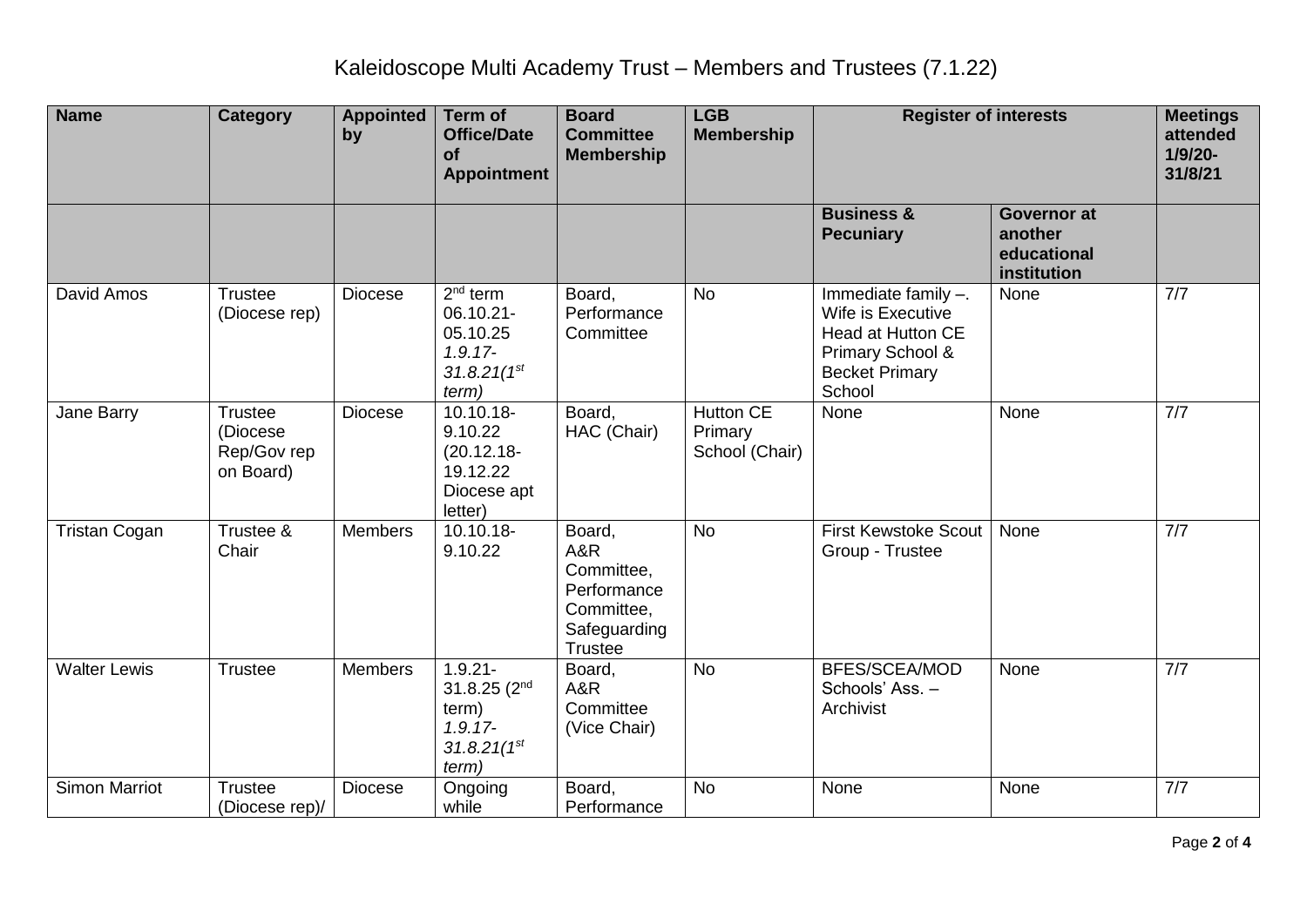| <b>Name</b>                                                | <b>Category</b>             | <b>Appointed</b><br>by | <b>Term of</b><br><b>Office/Date</b><br><b>of</b><br><b>Appointment</b> | <b>Board</b><br><b>Committee</b><br><b>Membership</b> | <b>LGB</b><br><b>Membership</b> | <b>Register of interests</b>                                                                                            |                                                             | <b>Meetings</b><br>attended<br>$1/9/20 -$<br>31/8/21 |
|------------------------------------------------------------|-----------------------------|------------------------|-------------------------------------------------------------------------|-------------------------------------------------------|---------------------------------|-------------------------------------------------------------------------------------------------------------------------|-------------------------------------------------------------|------------------------------------------------------|
|                                                            |                             |                        |                                                                         |                                                       |                                 | <b>Business &amp;</b><br><b>Pecuniary</b>                                                                               | <b>Governor at</b><br>another<br>educational<br>institution |                                                      |
|                                                            | <b>CEO</b>                  |                        | employed as<br><b>CEO</b>                                               | Committee                                             |                                 |                                                                                                                         |                                                             |                                                      |
| <b>Mark Perry</b>                                          | Trustee                     | <b>Members</b>         | $5.3.19 -$<br>4.3.23                                                    | Board,<br>A&R<br>Committee<br>(Chair)                 | None                            | Daughter Governor<br>at Hutton CE<br><b>Primary School</b><br>Daughter HR<br>Advisor at Priory<br><b>Learning Trust</b> | None                                                        | 7/7                                                  |
| Vacancy                                                    | <b>Trustee</b>              | <b>Members</b>         |                                                                         |                                                       |                                 |                                                                                                                         |                                                             |                                                      |
| Vacancy                                                    | <b>Trustee</b>              | <b>Diocese</b>         |                                                                         |                                                       |                                 |                                                                                                                         |                                                             |                                                      |
| <b>Jo Walters</b>                                          | Chief<br>Finance<br>Officer |                        | Ongoing<br>while<br>employed as<br><b>PFO</b>                           | <b>Board</b>                                          | None                            | None                                                                                                                    | None                                                        | 2/2                                                  |
| <b>Simon Marriott</b><br>(CEO)<br>(Trustee/Diocese<br>Rep) | Accounting<br>Officer       |                        | Ongoing<br>while<br>employed as<br><b>CEO</b>                           | <b>Board</b>                                          | None                            | None                                                                                                                    | None                                                        | 7/7                                                  |
| Jacqui Cashmore                                            | Secretary                   |                        | Ongoing<br>while<br>employed as<br>Secretary                            | None                                                  | None                            | <b>Clerk at Hutton CE</b><br>Primary School and<br>Christ Church CEVA<br><b>Primary School</b>                          | None                                                        | 7/7                                                  |